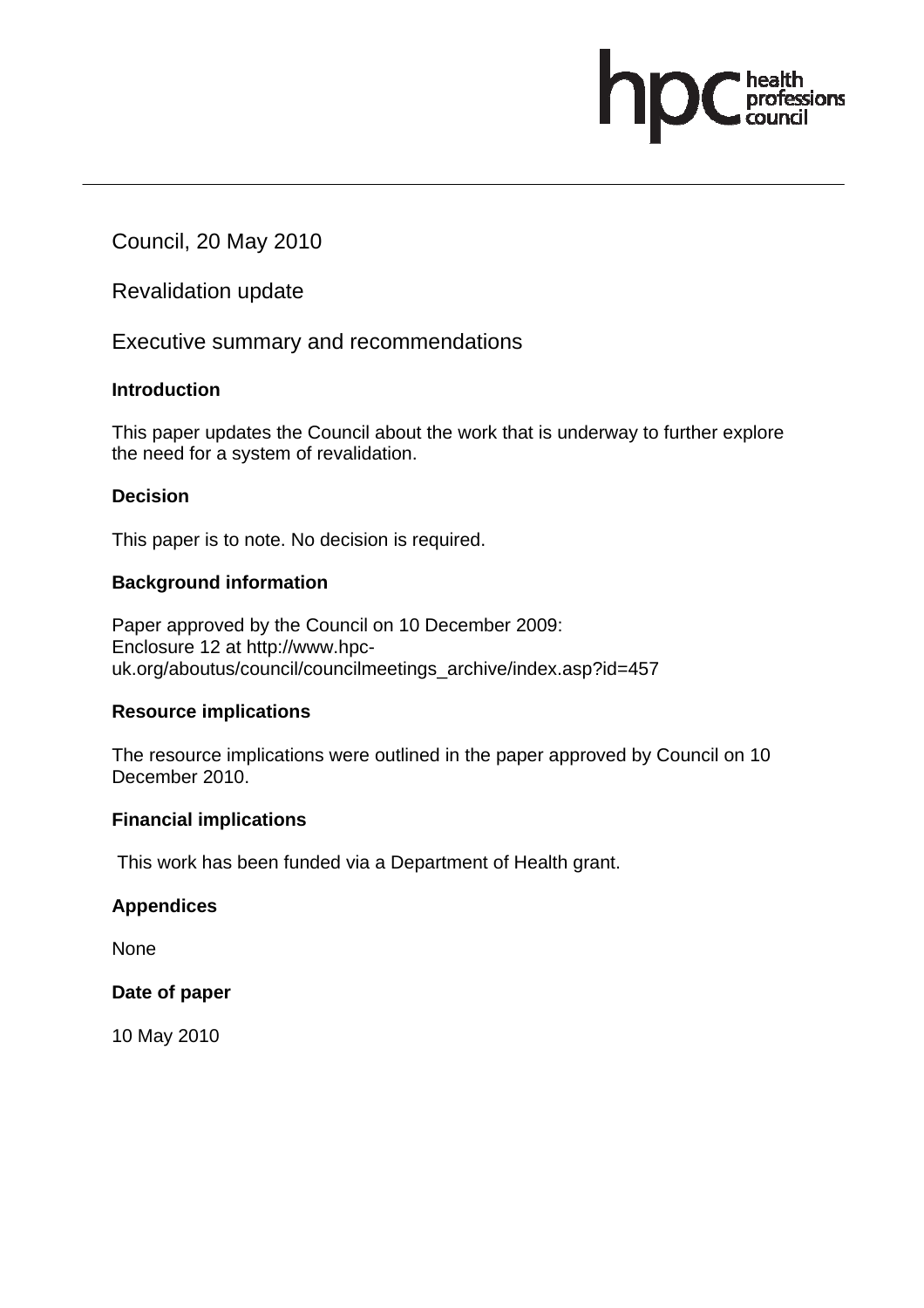# **Revalidation update**

## **1. Introduction**

- 1.1 At its meeting in December the Council approved a project plan which outlined a three phase approach to the research on revalidation.
- 1.2 The project plan included details of nine projects to be undertaken during the first phase. These projects have been designed to increase our understanding of the different levels of risk posed by HPC registrants and the robustness of HPC's current systems.
- 1.3 The Executive will be providing the Council and Department of Health with regular updates on the progress being made. This paper outlines the progress on the projects since the Council's December meeting.
- 1.4 For ease of reference, a list of the projects can be found at Attachment A. Throughout this paper the project number only is used.

## **2. Externally commissioned projects**

2.1 Four of the projects being undertaken in the first phase of revalidation work will be externally commissioned.

## *Pre-registration education and training projects*

- 2.2 Researchers at the University of Durham have been commissioned to undertake two research projects over a five year period. These projects will examine different aspects of the link between conduct concerns during pre-registration education and training and subsequent fitness to practice concerns.
- 2.3 Project 1 is exploring perceptions about what constitutes professional and unprofessional behaviour from the perspective of educators and students.
- 2.4 Project 2 is exploring the use of two tools which will measure aspects of 'professionalism' in a sample of trainee paramedics.
- 2.5 The research team will be presenting at the July Council meeting on the projects' objectives, methodology being used, progress made to date and expected outcomes.
- 2.6 Council will be presented with a final report for Project 1 and an interim report for Project 2 in May 2011.

#### *Analysis of fitness to practise and CPD audit data projects*

2.8 We are in the process of commissioning a researcher undertake Projects 3 and 4. These projects will begin in June.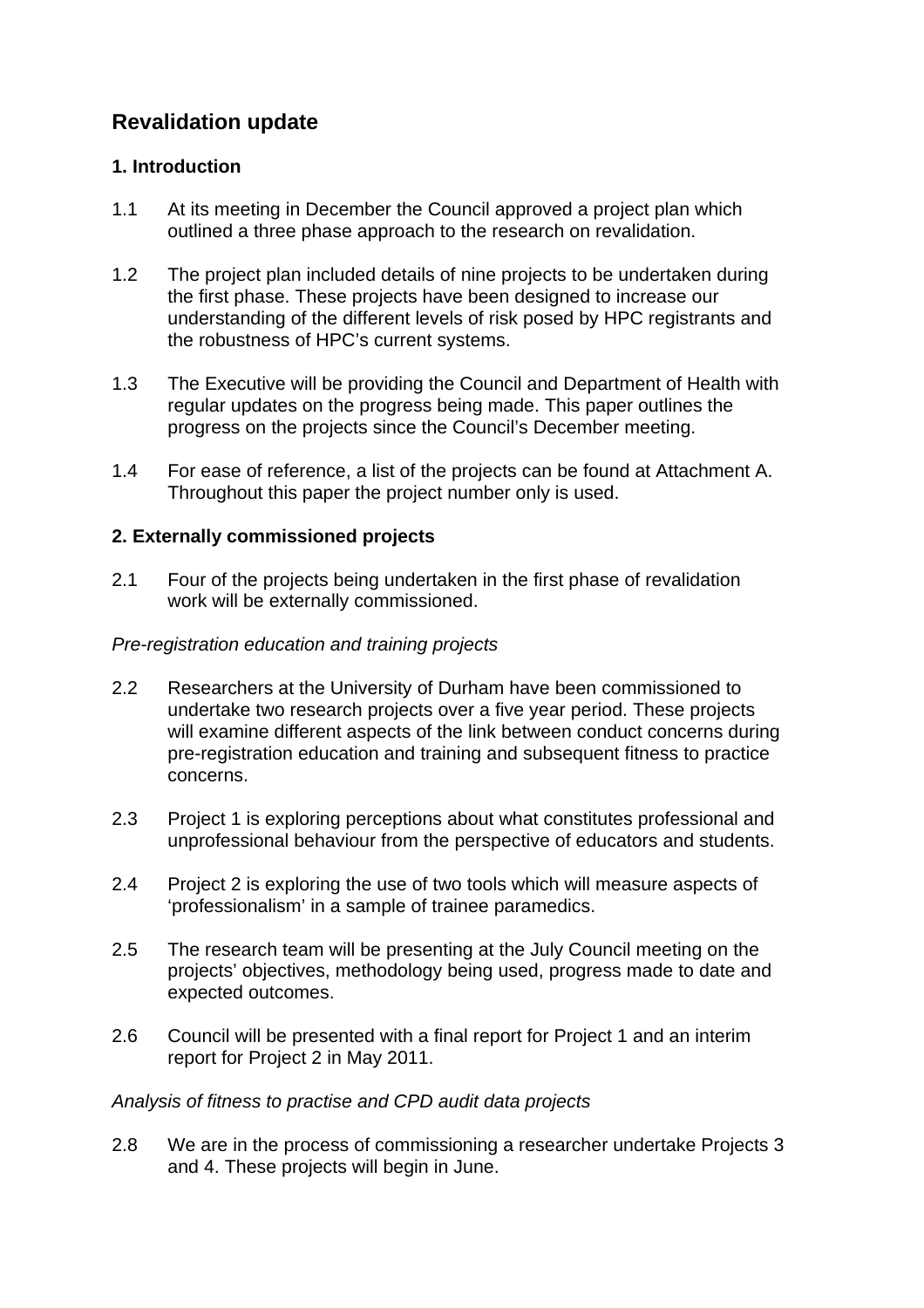- 2.9 The HPC has fitness to practise data dating back to the opening of the Register in 2002. Preliminary analyses of this data indicate a low overall risk profile for the professions regulated by the HPC. Project 3 will involve in-depth statistical analysis to explore correlations between registrant characteristics and likelihood of contact with HPC's fitness to practise procedures.
- 2.10 In 2008, we began auditing the CPD profiles of a random sample of registrants. By the end of 2010, all professions except practitioner psychologists and hearing aid dispensers will have been through the audit process. Project 4 will involve analysing the available CPD profiles and audit results to identify whether any trends exist across the Register. For example, whether there are any trends regarding the different audit results (e.g. accepted, deferred, removed) and the characteristics of registrants.

#### **3. Projects being completed internally**

- 3.1 The remaining five projects will be undertaken internally by the Executive. Each of these projects will have a duration of approximately six months.
- 3.2 Three of these projects are underway and final reports will be presented to Council in December this year (Projects 5, 7 and 8). The remaining two will be started in November and be completed early next year.
- 3.3 Project 8 involves exploring revalidation approaches that are being developed by other UK regulators. The Executive has met with the revalidation leads for the seven other major health regulators to discuss the progress being made around revalidation.
- 3.4 Some of the approaches being considered by other regulators include licensing, self assessment tools and enhanced CPD processes. Most regulators are commissioning research into revalidation and through this project we will share information and resources with the other regulators to maximise our access to relevant information.
- 3.5 Project 7 involves learning from revalidation and quality assurance systems that have been implemented by international regulators. This project will include desk research supplemented by a visit to Toronto to meet with Ontario regulators.
- 3.6 It is a requirement that all health regulators in Ontario have a quality assurance programme and regulators have introduced a variety of different measures, including online testing systems and face to face practical examinations. Through this project we will learn about how the different approaches were implemented, the costs involved and how successful the systems are in increasing public protection.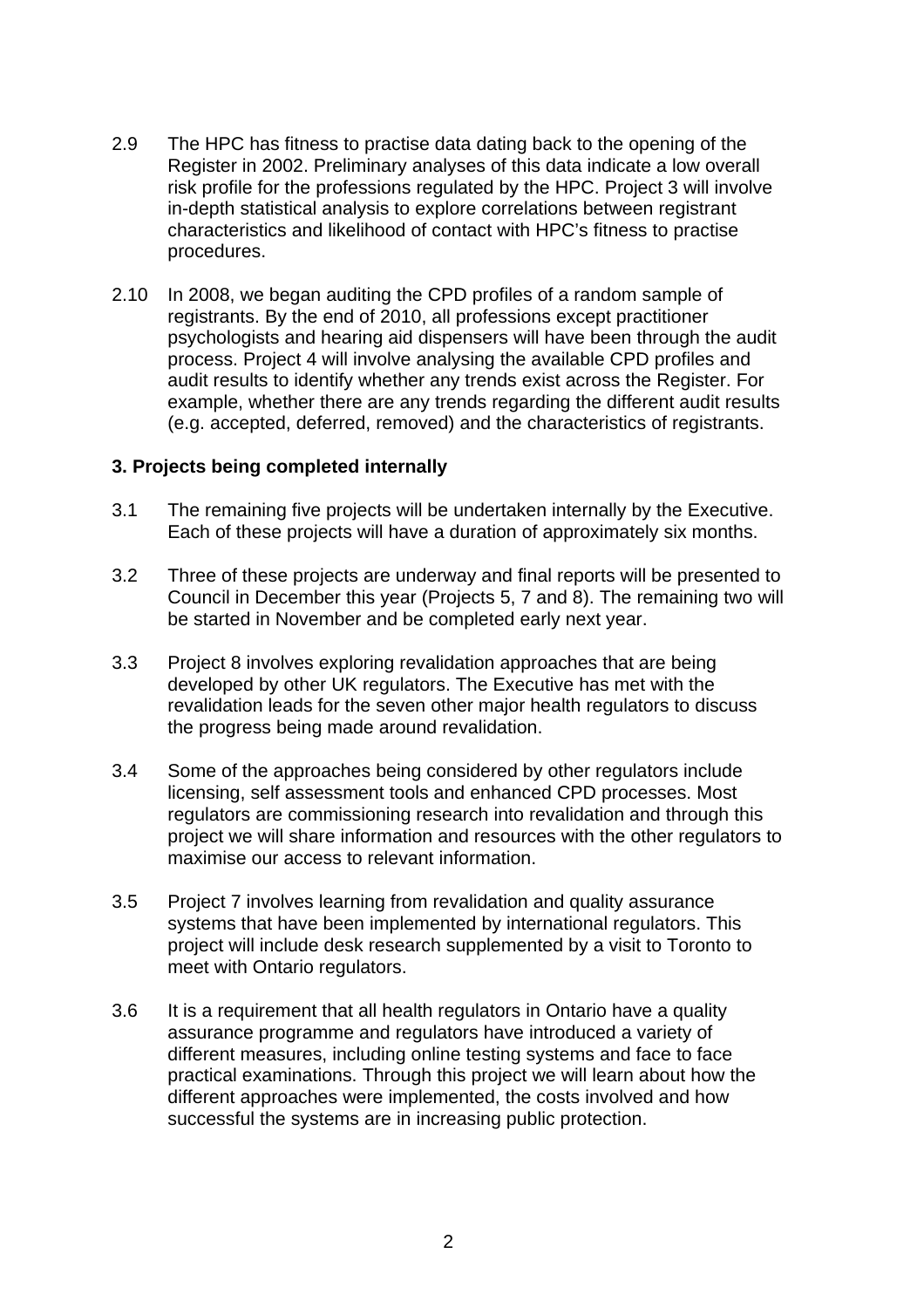3.6 The remaining three projects involve undertaking literature reviews to further increase our evidence base and knowledge around the fitness to practise of health professionals and the value of patient feedback tools.

## **4. Final report**

- 4.1 Once all projects have been completed (with the exception of Project 2), the Executive will produce a final report with a summary of outcomes and recommendations for the next steps.
- 4.2 The final report will be presented to Council in July 2011.

## **5. Communication**

- 5.1 The Executive have developed a communication plan to ensure that all external stakeholders and HPC employees are informed of the work we are undertaking.
- 5.2 Communication activities that have been completed to date include:
	- letters sent to all professional bodies from the Chair and Chief Executive;
	- an article in April edition of HPC In Focus;
	- information on the HPC website:
	- presentation at the April all employee meeting; and
	- an article in the April edition of HPC Update (employee newsletter).
- 5.3 As our work around revalidation progresses, we will increase our stakeholder engagement to ensure that there is transparency in the work we are undertaking. This is likely to include a presentation at HPC Listening Events and may also include revalidation-specific events if needed.